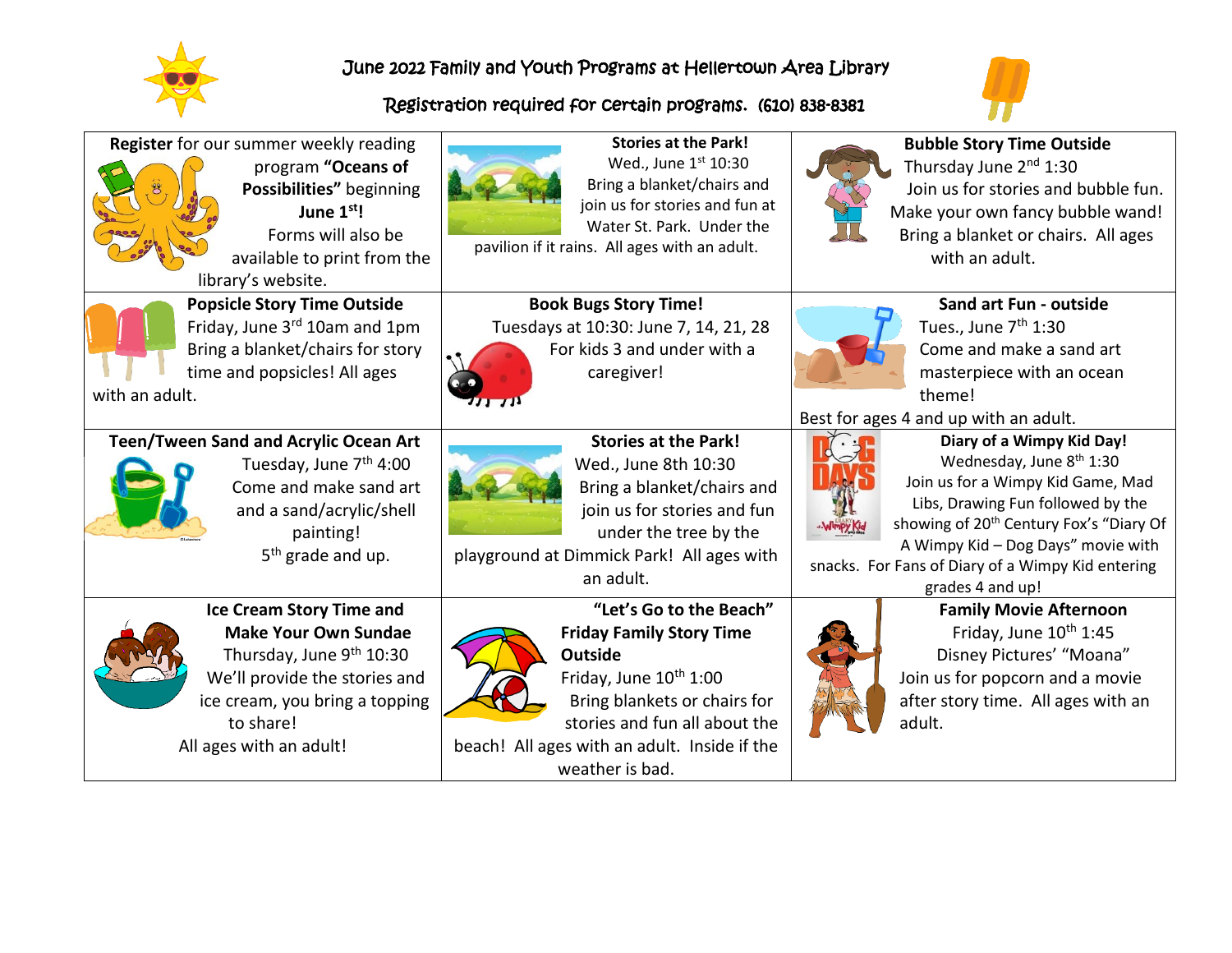

June 2022 Family and Youth Programs at Hellertown Area Library

## Registration required for certain programs. (610) 838-8381



| 1 <sup>st</sup> Day to turn in reading<br>logs for a summer reading<br>prize<br>Monday, June 13th!<br><b>Summer Reading Kick-off</b>                                                                                                                                                      | Open Play at the Library<br>Tuesday, June 14th 11:30-5<br>Stop in to play with blocks,<br>literacy and math materials<br>in the basement!<br><b>Mermaid Family Story Time</b>                                                                      | <b>Community Story Time - Police Station Fun</b><br>Wednesday, June 15 <sup>th</sup> 10:30<br>Join us in the gazebo/grassy<br>area next to the Hellertown<br>Police Station for story time, a<br>tour of the police station and a goody bag!<br><b>Mermaid Tail Painting</b>                                                                          |
|-------------------------------------------------------------------------------------------------------------------------------------------------------------------------------------------------------------------------------------------------------------------------------------------|----------------------------------------------------------------------------------------------------------------------------------------------------------------------------------------------------------------------------------------------------|-------------------------------------------------------------------------------------------------------------------------------------------------------------------------------------------------------------------------------------------------------------------------------------------------------------------------------------------------------|
| Program!!!!<br><b>Eyes of the Wild Animal</b><br><b>Presentation Outside!</b><br>Wed., June 15 <sup>th</sup> 6:30<br>Bring a blanket or chairs and join us outside<br>to meet some familiar and some not so<br>familiar animals! All ages! Rain or shine (we<br>have tents just in case!) | (outside)<br>Thursday, June 16th 10:30<br>Bring blankets/chairs for<br>mermaid story time fun for all<br>ages with an adult.                                                                                                                       | Thursday, June 16 <sup>th</sup> 11:30<br>Join us to create an acrylic<br>painting of a mermaid tail with<br>sequin accents!<br>Best for ages 5 and up with an adult.                                                                                                                                                                                  |
| Peanut Butter and Jellyfish Picnic Lunch Day!<br>Tuesday, June 21st 12:00<br>Bring a blanket, drink and sides, we'll<br>provide peanut butter and jelly<br>sandwiches for lunch while we hear<br>stories about jellyfish (and peanut<br>butter) outside! All ages with an<br>adult.       | <b>Stories at the Park!</b><br>Wed., June 22nd 10:30<br>Bring a blanket or lawn<br>chair and join us for a few<br>stories and songs at the park next to the<br>Hellertown Pool (by the fountain). All ages<br>with an adult.                       | <b>Pajama Story Time and Stuffed</b><br><b>Animal Sleepover</b><br>Wednesday, June 22nd 6:30<br>Wear your pajamas and a stuffed<br>animal for story time. Your stuffed<br>animal may stay overnight at the<br>library while you go home to bed.<br>You may pick them up in the morning to hear all<br>about their adventures. All ages with an adult. |
| Sea Turtle Stories and Science Fun<br>Thursday, June 23rd 10:30<br>(outside if nice)<br>Learn about sea turtles and why<br>they are endangered. Hear<br>stories and do some activities.<br>Best for ages 4 and up with an adult.                                                          | <b>Weird But True Ocean Fun</b><br>Thursday, June 23rd 1:30<br>Join us for a snack, trivia<br>competition about the ocean<br>and a guess the ocean animal game for<br>prizes!<br>For kids entering 1 <sup>st</sup> -4 <sup>th</sup> with an adult. | Teen/Tween Weird But True Ocean Fun<br>Thursday, June 23rd 3:00<br>Join us for a snack, trivia competition<br>about the ocean and a guess the ocean<br>animal game for prizes! 5 <sup>th</sup> grade and<br>up only                                                                                                                                   |